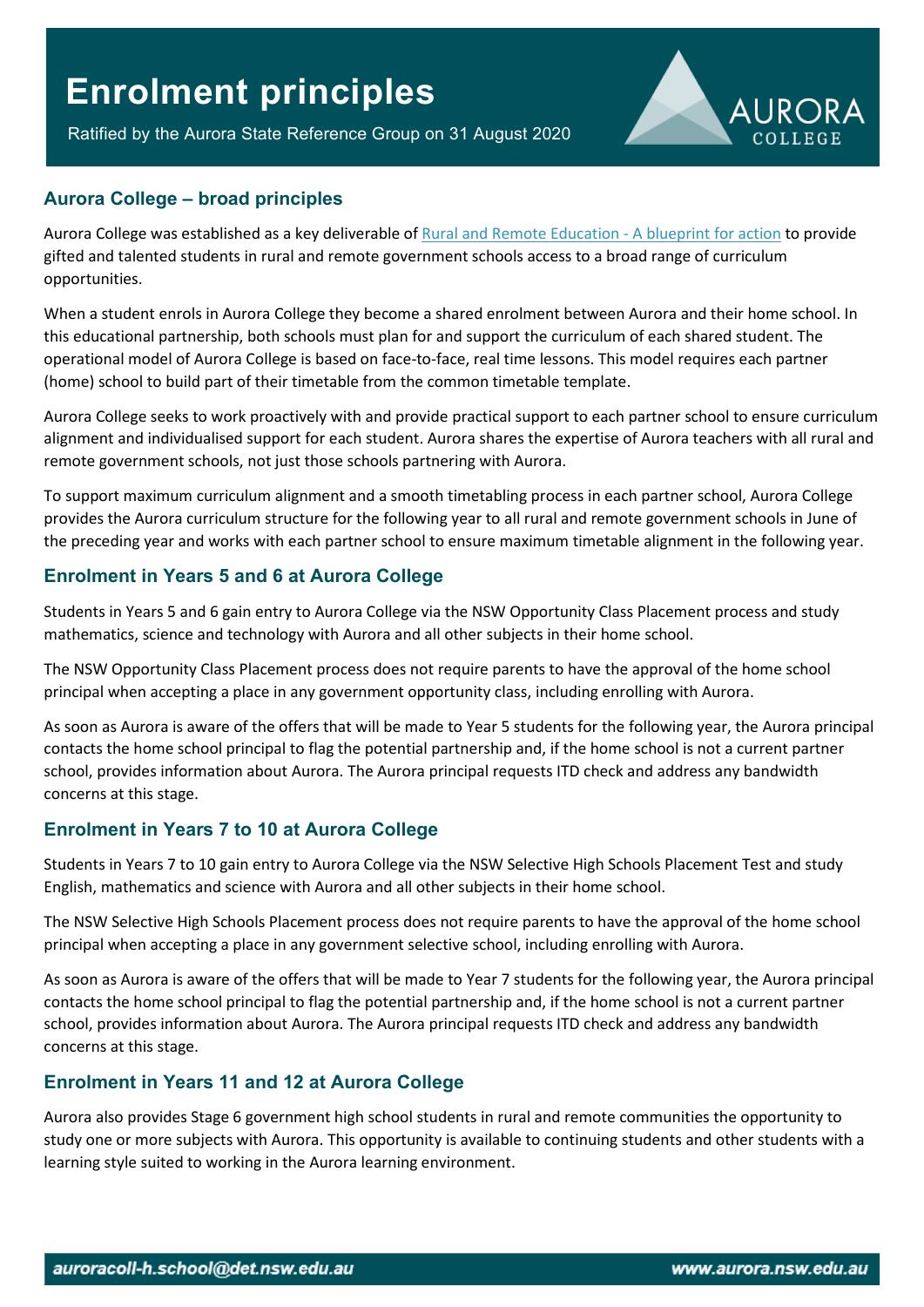#### **Enrolment principles – Review August 2022**

Aurora also has the capacity to enrol a whole course cohort of students if/when a rural or remote school is not able to staff that course or loses the only suitable teacher to deliver the course.

Students applying to enrol in one or more subjects in Stage 6, including those students already enrolled in Year 10 at Aurora College, must seek the support of their home school principal.

Students enrolled in Aurora in Year 7 to 10 build strong relationships with peers and Aurora teachers and enjoy the Aurora learning environment. These students may seek to enrol in Aurora in Stage 6 to meet both curriculum and wellbeing needs.

The curriculum and wellbeing needs of students seeking to enrol in Aurora in Stage 6 should be balanced with the curriculum needs of other students in the home school. To minimise the impact of a partnership with Aurora College, Aurora will, as far as possible, schedule Stage 6 courses at the start and end of the school day.

School principals have five options available when looking to provide stage 6 curriculum that best meets the aspirations and post-school pathways of their current cohort:

- Use the school's staffing and resource allocations as flexibly as possible to provide a suitable range of senior curriculum options.
- Select a distance education single subject provision that matches the student's specific curriculum need.
- Engage in a partnership with Aurora College
- Develop ad-hoc relationships with other similar schools that provide the required curriculum resource for the period of the student's specific curriculum need.
- Formalise a relationship as a partner school in an Access program cluster for the period of the student's specific curriculum need.

Each of these choices will have benefits and drawbacks based on each student's learning style, the degree of flexibility required by the school, the student's career aspirations and the overall cost to the school's staffing budget.

The principles below should guide decision making of the home school principal and the principal of Aurora College when assessing a request to enrol with Aurora in Stage 6.

# **Guiding principles for assessing Stage 6 enrolment requests**

#### **What is in the best interests of the student seeking enrolment?**

- Are there career aspirations that may be impacted if the student is not able to access the course (or courses) sought?
- Are there student curriculum, health or wellbeing issues that can be better met if the student studies with Aurora?
- Are there student curriculum, health or wellbeing issues that can be better met if the student studies with their home school cohort?
- Is the student's learning style suited to working in the Aurora learning environment?
- How does the ability of this student compare with that of the students who will study the course in the home school? (ie Is this student of significantly higher ability? Does he/she have significantly greater prior learning in this curriculum area?)
- Is there documentation to support the views of the student, their carer(s) and/or the Aurora staff that enrolment with Aurora College is in the best interests of the student?
- Have the principals of BOTH the home school and Aurora met with parents and student to assess the enrolment application, reasons for seeking Aurora and any supporting documentation?
- (for current Aurora students) Has the principal Aurora met with the student's Year 10 teachers to assess the enrolment application, reasons for seeking Aurora and any supporting documentation?